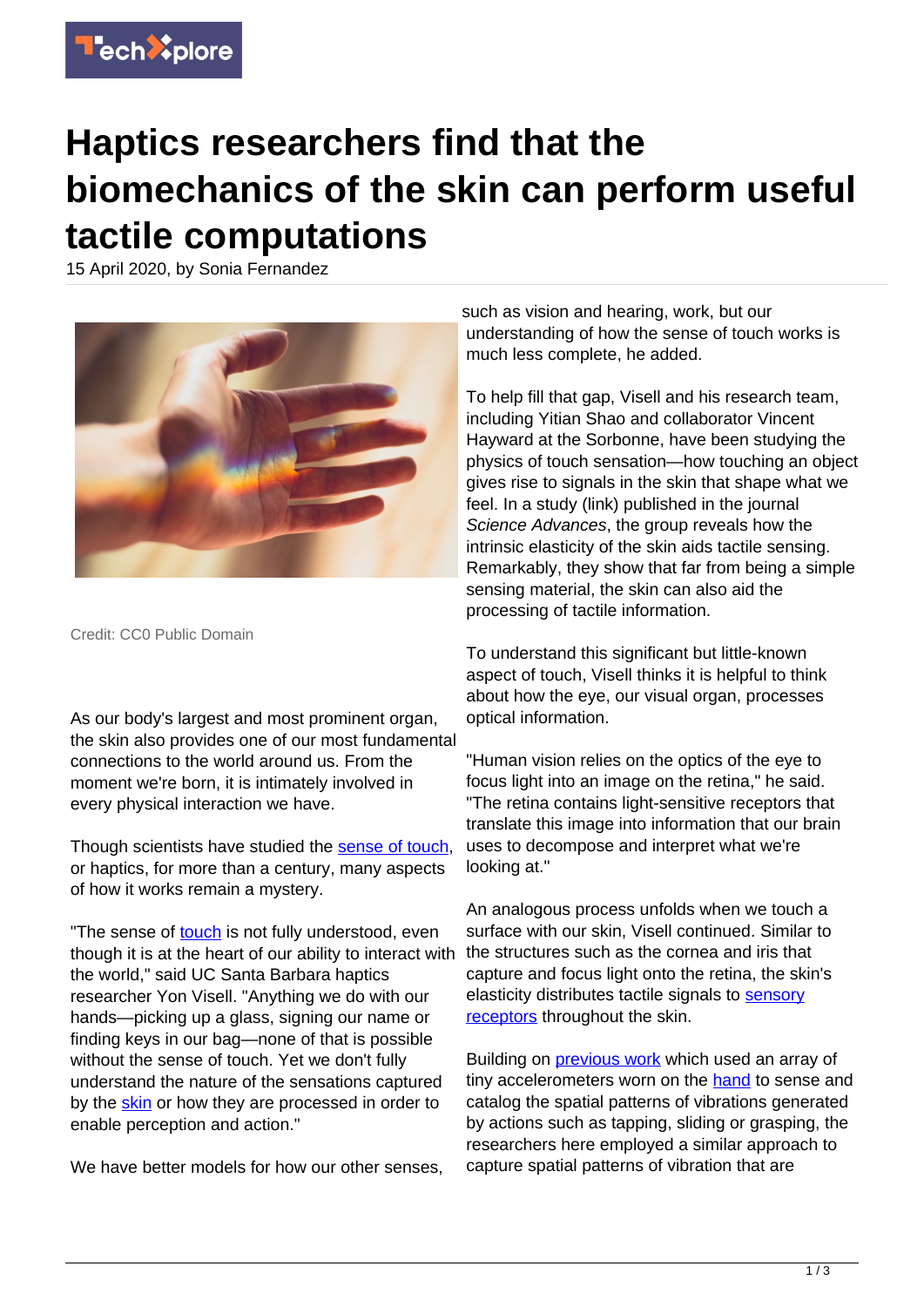

generated as the hand feels the environment.

"We used a custom device consisting of 30 threeaxis sensors gently bonded to the skin," explained lead author Shao. "And then we asked each participant in our experiments to perform many different touch interactions with their hands." The research team collected a dataset of nearly 5000 such interactions, and analyzed that data to interpret how the transmission of touch-produced vibration patterns that were transmitted throughout the hand shaped information content in the tactile signals. The vibration patterns arose from the elastic coupling within the skin itself.

The team then analyzed these patterns in order to clarify how the transmission of vibrations in the hand shaped information in the tactile signals. "We used a mathematical model in which highdimensional signals felt throughout the hand were represented as combinations of a small number of primitive patterns," Shao explained. The primitive patterns provided a compact lexicon, or dictionary, that compressed the size of the information in the signals, enabling them to be encoded more efficiently.

This analysis generated a dozen or fewer primitive wave patterns—vibrations of the skin throughout the Provided by University of California - Santa hand that could be used to capture information in the tactile signals felt by the hand. The striking feature of these primitive vibration patterns, Visell said, is that they automatically reflected the structure of the hand and the physics of wave transmission in the skin.

"Elasticity plays this very basic function in the skin of engaging thousands of sensory receptors for touch in the skin, even when contact occurs at a small skin area," he explained. "This allows us to use far more sensory resources than would otherwise be available to interpret what it is that we're touching." The remarkable finding of their research is that this process also makes it possible to more efficiently capture information in the tactile signals, Visell said. Information processing of this kind is normally considered to be performed by the brain, rather than the skin.

The role played by mechanical transmission in the

skin is in some respects similar to the role of the mechanics of the inner ear in hearing, Visell said. In 1961, von Bekesy received the Nobel Prize for his work showing how the mechanics of the inner ear facilitate auditory processing. By spreading sounds with different frequency content to different sensory receptors in the ear they aid the encoding of sounds by the auditory system. The team's work suggests that similar processes may underly the sense of touch.

These findings, according to the researchers, not only contribute to our understanding of the brain, but may also suggest new approaches for the engineering of future prosthetic limbs for amputees that might be endowed with skin-like elastic materials. Similar methods also could one day be used to improve tactile sensing by next-generation robots.

 **More information:** Compression of dynamic tactile information in the human hand, Science Advances 15 Apr 2020: Vol. 6, no. 16, eaaz1158, [DOI: 10.1126/sciadv.aaz1158](http://dx.doi.org/10.1126/sciadv.aaz1158) , [advances.sciencemag.org/content/6/16/eaaz1158](https://advances.sciencemag.org/content/6/16/eaaz1158)

Barbara